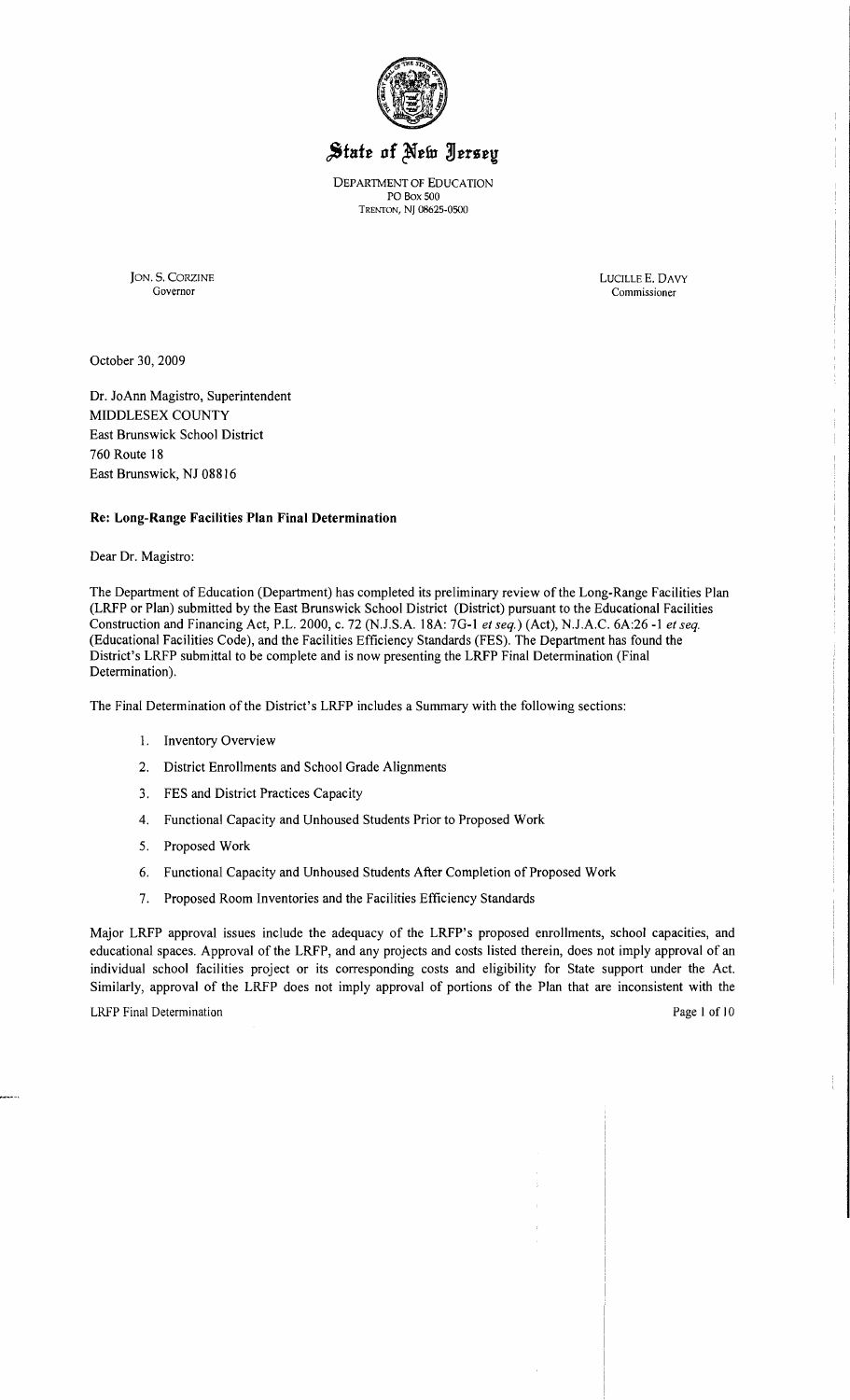Department's FES and proposed building demolition or replacement. Determination of preliminary eligible costs and final eligible costs will be made at the time of the approval of a particular school facilities project pursuant to N.J.S.A. 18A:7G-5. The District must submit a feasibility study as part of the school facilities project approval process, pursuant to N.J.S.A. 18A:7G-7b, to support proposed building demolition or replacement. The feasibility study should demonstrate that a building might pose a risk to the safety of the occupants after rehabilitation or that rehabilitation is not cost-effective.

Following the approval of the LRFP, the District may submit an amendment to the approved LRFP for Department review. Unless and until an amendment to the LRFP is submitted to and approved by the Commissioner of the Department pursuant to N.J.S.A. 18A:7G-4(c), the approved LRFP shall remain in effect. The District may proceed with the implementation of school facilities projects that are consistent with the approved LRFP whether or not the school facilities project contains square footage that may be ineligible for State support.

We trust that this document will adequately explain the Final Determination and allow the District to move forward with the initiation of projects within its LRFP. Please contact William Bauer, County Manager at the Office of School Facilities at (609)-341-2047 with any questions or concerns that you may have.

Sincerely,

Lucille Eday

Lucille E. Davy Commissioner

Enclosure

c: Jolm Hart, Chief of Staff

Patrick Piegari, Middlesex County, Executive County Superintendent Bernard E. Piaia, Director, School Facilities, Office of the Chief of Staff Susan Kutner, Director, Policy and Planning, School Facilities, Office of the Chief of Staff Frank LoDolce, Regional Director, School Facilities, Office of the Chief of Staff William Bauer, Manager, School Facilities, Office of the Chief of Staff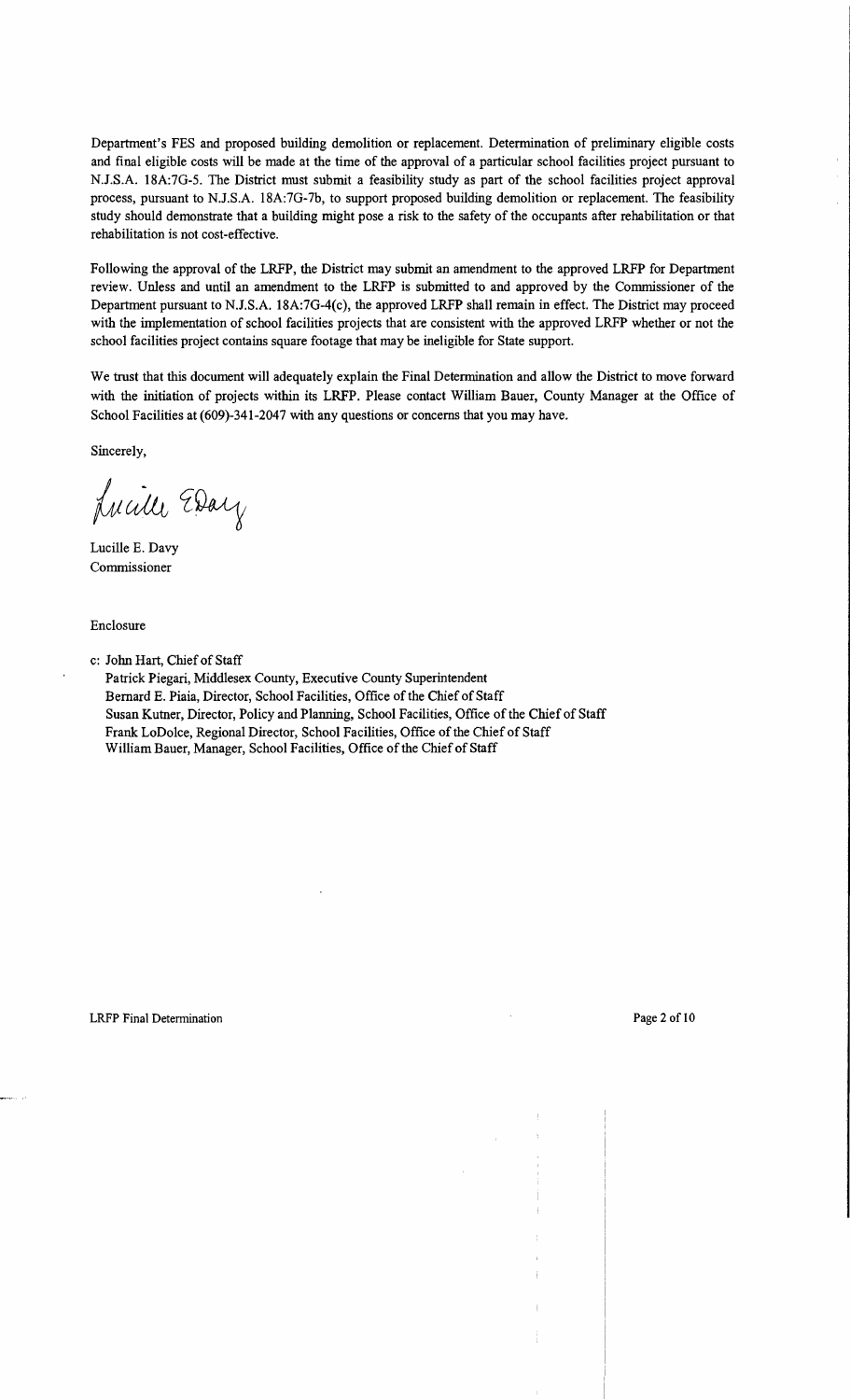## LONG-RANGE FACILITIES PLAN

## **Final Determination Summary**

East Brunswick School District

The Department of Education (Department) has completed its review of the Long-Range Facilities Plan (LRFP or Plan) submitted by the East Brunswick School District (District) pursuant to the Educational Facilities Construction and Financing Act, P.L. 2000, c.72 (NJ.S.A. 18A:7G-l *et seq.)* (Act), N.J.A.C. 6A:26-1 et seq. (Educational Facilities Code), and the Facilities Efficiency Standards (FES).

This is the Department's Final Determination Summary (Summary) of the LRFP. The Summary is based on the standards set forth in the Act, the Educational Facilities Code, the FES; District entered data in the LRFP and Project Application and Tracking System (LRFP website), and District supplied supporting documentation. The Summary consists of seven sections. The referenced reports in *italic* text are standard LRFP reports available on the Department's LRFP website.

## 1. Inventory Overview

The District provides services for students in grades PK-12. The predominant existing school grade configuration is PK-5 for elementary grades, 6-9 for middle grades, and 10-12 for high school grades. The predominant proposed school grade configuration is PK-5 for elementary grades, 6-9 for middle grades, and 10 12 for high school grades. The District is classified as an "Under 55" district for funding purposes.

The District identified existing and proposed schools, sites, buildings, playgrounds, playfields, and parking lots in its LRFP. The total number of existing and proposed district-owned or leased schools, sites, and buildings are listed in Table 1. A detailed description of each asset can be found in the LRFP website report titled *"Site Asset Inventory Report. "* 

|                                                      | <b>Existing</b> | <b>Proposed</b> |
|------------------------------------------------------|-----------------|-----------------|
| Sites:                                               |                 |                 |
| <b>Total Number of Sites</b>                         | 13              | 13              |
| Number of Sites with no Buildings                    |                 | o               |
| Number of Sites with no Instructional Buildings      |                 |                 |
| <b>Schools and Buildings:</b>                        |                 |                 |
| <b>Total Number of Schools</b>                       |                 |                 |
| <b>Total Number of Instructional Buildings</b>       |                 | 11              |
| Total Number of Administrative and Utility Buildings |                 | 5               |
| <b>Total Number of Athletic Facilities</b>           |                 |                 |
| Total Number of Parking Facilities                   |                 |                 |
| <b>Total Number of Temporary Facilities</b>          |                 |                 |

## Table 1: Inventory Summary

As directed by the Department, incomplete school facilities projects that have project approval from the Department are represented as "existing" in the Plan. District schools with incomplete approved projects that include new construction or the reconfiguration of existing program space are as follows:  $n/a$ .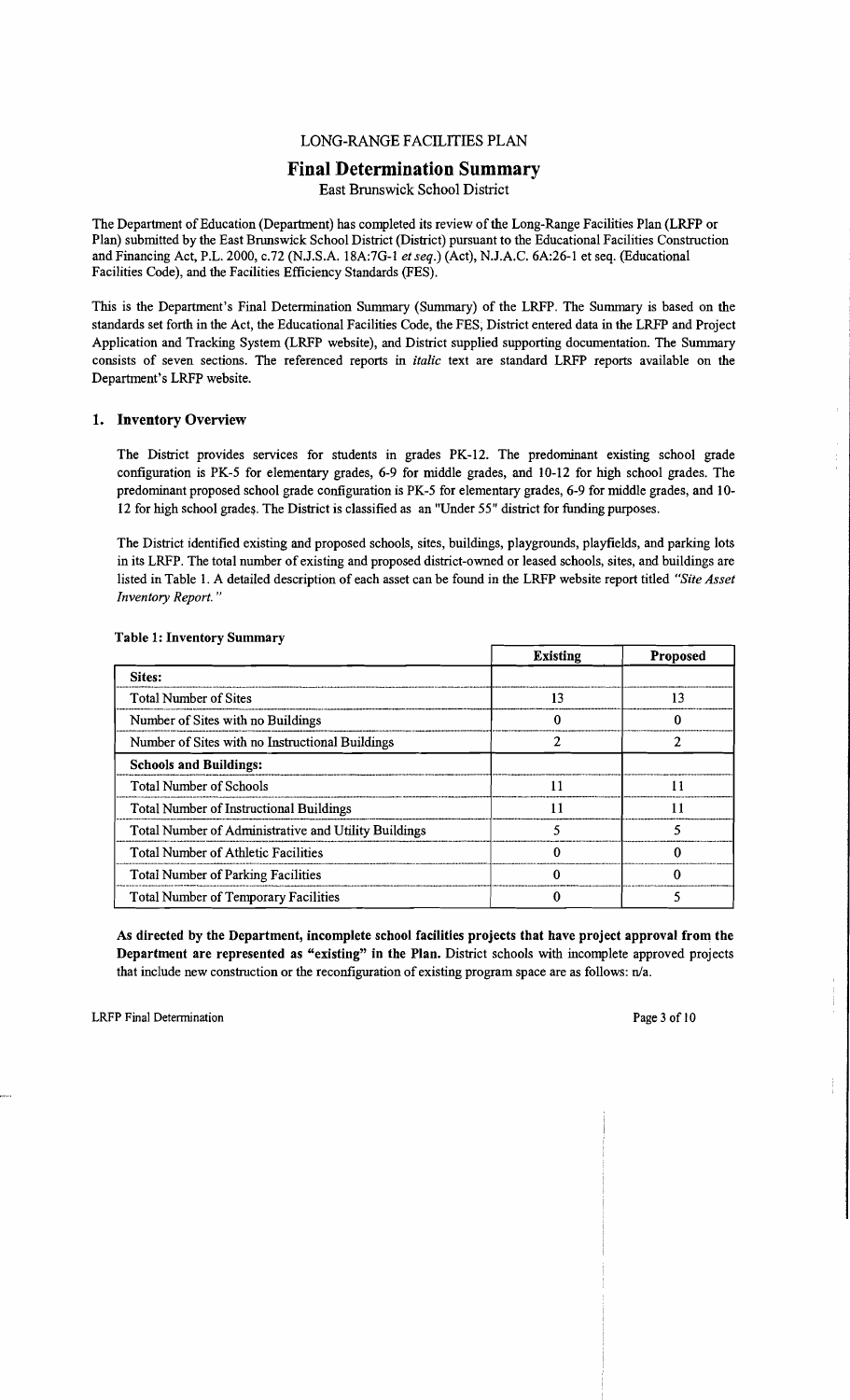Major conclusions are as follows:

- The District is proposing to maintain the existing number of District-owned or leased sites.
- The District is proposing to maintain the existing number of District-owned or operated schools.
- The District is proposing to maintain the existing number of District-owned or leased instructional buildings.
- The District is proposing to maintain the existing number of District-owned or leased non-instructional buildings.

FINDINGS The Department has determined that the proposed inventory is adequate for review of the District's LRFP. However, the LRFP detennination does not imply approval of an individual school facilities project listed within the LRFP. The District must submit individual project applications for project approval. If building demolition or replacement is proposed, the District must submit a feasibility study, pursuant to N.J.S.A. 18A:7G-7b, as part of the application for the specific school facilities project.

## 2. District Enrollments and School Grade Alignments

The District detennined the number of students, or "proposed enrollments," to be accommodated in the LRFP on a district-wide basis and in each school. The District's existing and proposed enrollments and the cohortsurvival projection provided by the Department on the LRFP website are listed in Table 2. Detailed information can be found in the LRFP website report titled *"Enrollment Projection Detail.* " Existing and proposed school enrollments and grade alignments can be found in the report titled *"Enrollment and School Grade Alignment. "* 

|                             | <b>Actual Enrollments</b><br>2005 | <b>District Proposed</b><br><b>Enrollments</b> | Department's LRFP<br><b>Website Projection</b> |
|-----------------------------|-----------------------------------|------------------------------------------------|------------------------------------------------|
| Grades K-12:                |                                   |                                                |                                                |
| Grades K-5, including SCSE  | 3.560                             | 3,671                                          | 3,622                                          |
| Grades 6-8, including SCSE  | 2,148                             | 2.171                                          | 2,298                                          |
| Grades 9-12, including SCSE | 3.002                             | 3,109                                          | 3,110                                          |
| Pre-Kindergarten:           |                                   |                                                |                                                |
| Pre-Kindergarten, Age 3     |                                   | 68                                             | $\Omega$                                       |
| Pre-Kindergarten, Age 4     |                                   | 69                                             | $\Omega$                                       |
| Pre-Kindergarten, SCSE      | 57                                | 78                                             | 48                                             |
| <b>District Totals</b>      | 8,772                             | 9.166                                          | 9.078                                          |

#### Table 2: Enrollment Comparison

Major conclusions are as follows:

- The District did not elect to use the Department's LRFP website projection. Supporting documentation was submitted to the Department as required to justify the proposed enrollments.
- The District is planning for increasing enrollments.
- The District is not an ECPA (Early Childhood Program Aid) District.

 $\frac{1}{2}$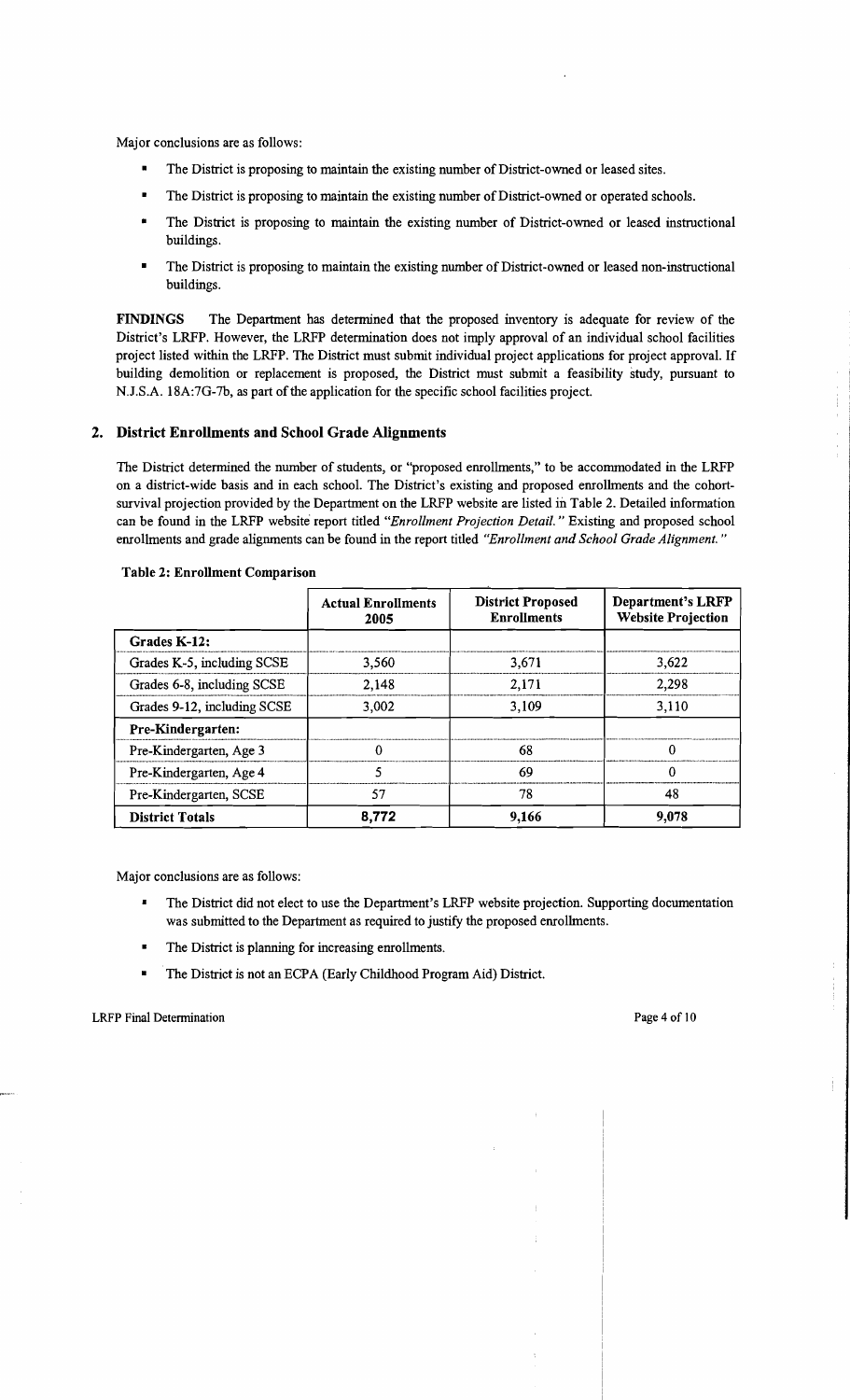FINDINGS The Department has determined that the District's proposed enrollments are supportable for review of the District's LRFP. The Department will require a current enrollment projection at the time an application for a school facilities project is submitted incorporating the District's most recent Fall Enrollment Report in order to verify that the LRFP's planned capacity is appropriate for the updated enrollments.

## 3. FES **and** District Practices Capacity

The proposed room inventories for each school were analyzed to determine whether the LRFP provides adequate capacity for the proposed enrollments. Two capacity calculation methods, called *"FES Capacity"* and *"District Practices Capacity,* " were used to assess existing and proposed school capacity in accordance with the FES and District program delivery practices. A third capacity calculation, called *"Functional Capacity, "*  determines Unhoused Students and potential State support for school facilities projects. Functional Capacity is analyzed in Section 5 of this Summary.

- *• FES Capacity* only assigns capacity to pre-kindergarten *(if district-owned or operated),* kindergarten, general, and self-contained special education classrooms. No other room types are considered to be capacity-generating. Class size is based on the FES and is prorated for classrooms that are sized smaller than FES classrooms. FES Capacity is most accurate for elementary schools, or schools with non-departmentalized programs, in which instruction is "homeroom" based. This capacity calculation may also be accurate for middle schools depending upon the program structure. However, this method usually significantly understates available high school capacity since specialized spaces that are typically provided in lieu of general classrooms are not included in the capacity calculations.
- *District Practices Capacity* allows the District to include specialized room types in the capacity calculations and adjust class size to reflect actual practices. This calculation is used to review capacity and enrollment coordination in middle and high schools.

A capacity utilization factor in accordance with the FES is included in both capacity calculations. A 90% capacity utilization rate is applied to classrooms serving grades K-8. An 85% capacity utilization rate is applied to classrooms serving grades 9-12. No capacity utilization factor is applied to preschool classrooms.

Table 3 provides a summary of existing and proposed district-wide capacities. Detailed information can be found in the LRFP website report titled *"FES and District Practices Capacity. "*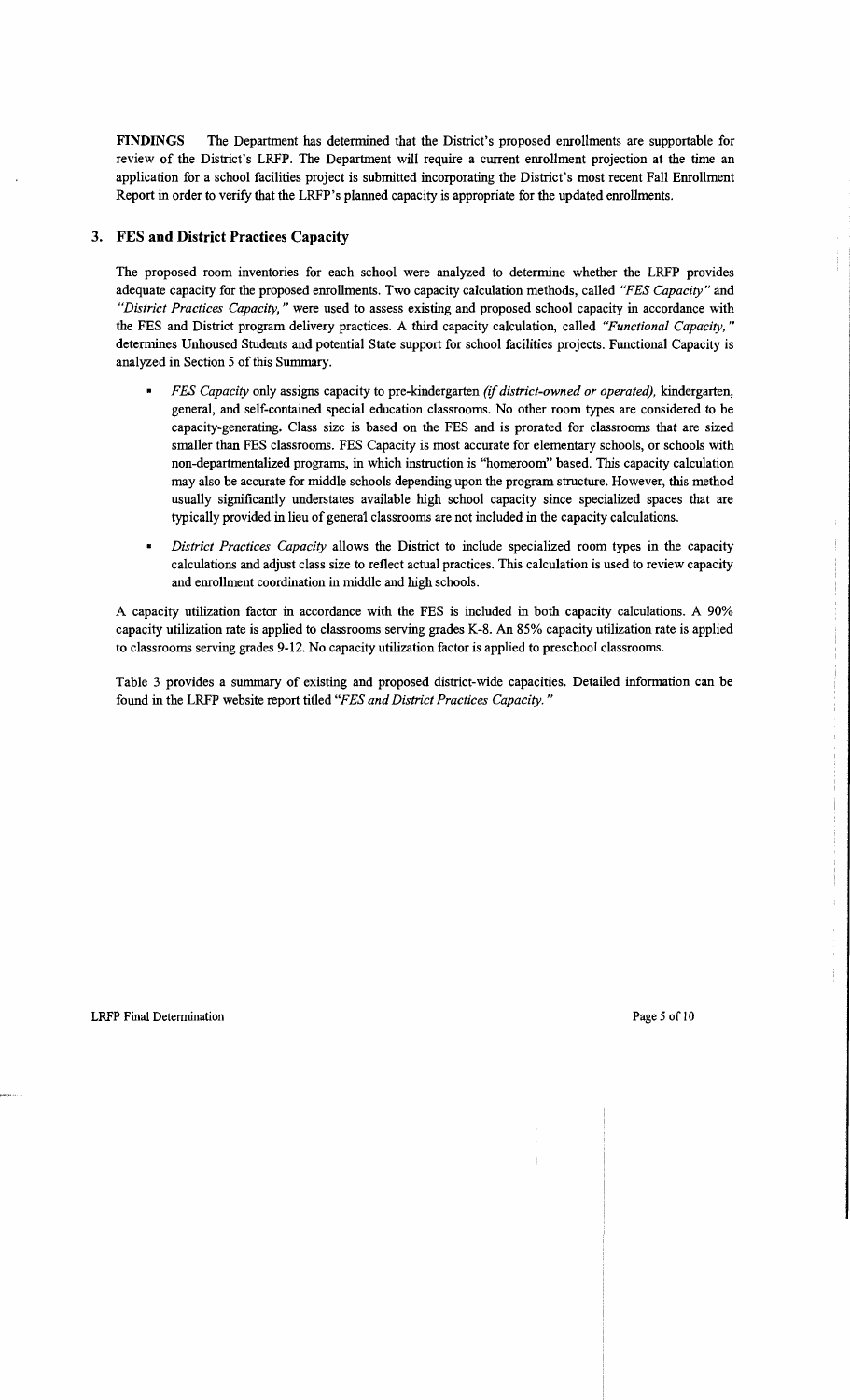|                                                 | <b>Total FES Capacity</b> | <b>Total District Practices Capacity</b> |
|-------------------------------------------------|---------------------------|------------------------------------------|
| (A) Proposed Enrollments                        | 9,166.00                  | 9,166.00                                 |
| $  (B)$ Existing Capacity                       | 6.493.64                  | 9,064.75                                 |
| *Existing Capacity Status $(B)$ - $(A)$         | $-2.672.36$               | -101.25                                  |
| $(C)$ Proposed Capacity                         | 6,824.88                  | 9,333.85                                 |
| <i><b>*Proposed Capacity Status (C)-(A)</b></i> | $-2.341.12$               | 167.85                                   |

#### Table 3: FES and District Practices Capacity Summary

'" *Positive numbers signify surplus capacity; negative numbers signify inadequate capacity. Negative values for District Practices capacity are acceptable* if*proposed enrollments do not exceed* 1*00% capacity utilization.* 

Major conclusions are as follows:

- The District has appropriately coordinated proposed school capacities and emollments in the LRFP.
- Adequate justification has been provided by the District if capacity for a school deviates from the proposed emollments by more than 5%.

FINDINGS The Department has determined that the proposed District capacity, in accordance with the proposed emollments, is adequate for review of the District's LRFP. The Department will require a current emollment projection at the time an application for a school facilities project is submitted, incorporating the District's most recent Fall Emollment Report, in order to verify that the LRFP's planned capacity meets the District's updated emollments.

## 4. Functional Capacity and Unhoused Students Prior to Proposed Work

*Functional Capacity* was calculated and compared to the proposed emollments to provide a preliminary estimate of Unhoused Students and new construction funding eligibility. Functional Capacity is the adjusted gross square footage of a school building *(total gross square feet minus excluded space)* divided by the minimum area allowance per Full-time Equivalent student for the grade level contained therein. Unhoused Students is the number of students projected to be emolled in the District that exceeds the Functional Capacity of the District's schools pursuant to N.J.A.C.  $6A:26-2.2(c)$ .

*"Excluded Square Feet"* in the LRFP Functional Capacity calculation includes (1) square footage exceeding the FES for any pre-kindergarten, kindergarten, general education, or self-contained special education classroom; (2) grossing factor square footage *(corridors, stairs, mechanical rooms, etc.)* that exceeds the FES allowance, and (3) square feet proposed to be demolished or discontinued from use. Excluded square feet may be revised during the review process for individual school facilities projects.

Table 4 provides a preliminary assessment of Functional Capacity, Unhoused Students, and Estimated Maximum Approved Area for the various grade groups in accordance with the FES. Detailed information concerning the calculation and preliminary excluded square feet can be found in the LRFP website reports titled *"Functional Capacity and Unhoused Students"* and *"Functional Capacity Excluded Square Feet. "* 

 $\frac{1}{4}$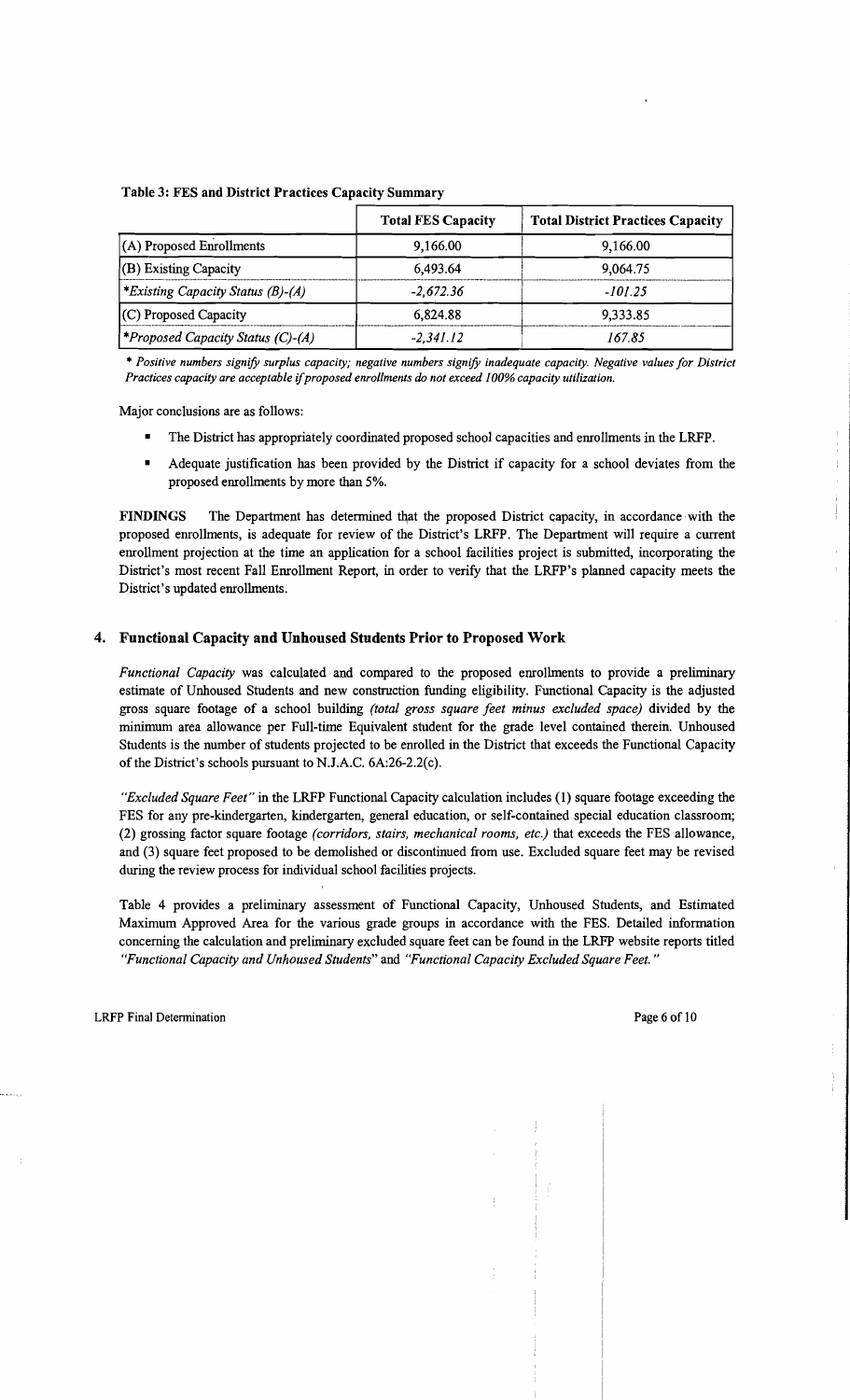|                        |            | в          |                 |                |                          |
|------------------------|------------|------------|-----------------|----------------|--------------------------|
|                        |            | Estimated  |                 | D              | $E = C \times D$         |
|                        | A          | Existing   | $C = A-B$       | Area           | <b>Estimated Maximum</b> |
|                        | Proposed   | Functional | Unhoused        | Allowance      | Approved Area for        |
|                        | Enrollment | Capacity   | <b>Students</b> | (gsf/students) | <b>Unhoused Students</b> |
| Preschool (PK)         | 78         | 0.00       | 78.00           | 125.00         | 9,750.00                 |
| Elementary $(K-5)$     | 3.671      | 2,742.04   | 928.96          | 125.00         | 116,119.80               |
| Middle $(6-8)$         | 2,171      | 2,122.15   | 48.85           | 134.00         | 6,545.78                 |
| $High(9-12)$           | 3,109      | 2,438.97   | 670.03          | 151.00         | 101,173.83               |
| <b>District Totals</b> | 9,166      | 7,303.17   |                 |                |                          |

#### **Table 4: Functional Capacity and Unhoused Students Prior to Proposed Work**

Major conclusions are as follows:

- The calculations for "Estimated Existing Functional Capacity" include school facilities projects that have been approved by the Department but were not under construction or complete at the time of Plan submission.
- The District, based on the preliminary LRFP assessment, does not have Unhoused Students for the following FES grade groups: n/a..
- The District, based on the preliminary LRFP assessment, has Unhoused Students for the following FES grade groups: PK, K-5, 6-8, 10-12.
- The District is not an ECPA District. Therefore, general education pre-kindergarten students are not included in the calculations.
- The District is proposing to demolish or discontinue the use of existing District-owned instructional space. The Functional Capacity calculation excludes square feet proposed to be demolished or discontinued for the following FES grade groups: K-5.

**FINDINGS** Functional Capacity and Unhoused Students calculated in the LRFP are preliminary estimates. Justification for square footage in excess of the FES and the determination of additional excluded square feet, Preliminary Eligible Costs (PEC), and Final Eligible Costs (FEC) will be included in the review process for specific school facilities projects. A feasibility study undertaken by the District is required if building demolition or replacement is proposed per N.J.A.C. 6A:26-2.3(b)(10).

#### **5. Proposed Work**

The District was instructed to review the condition of its facilities and sites and to propose corrective *"system"*  and *"inventory"* actions in its LRFP. *"System"* actions upgrade existing conditions without changing spatial configuration or size. Examples of system actions include new windows, finishes, and mechanical systems. *"Inventory"* actions address space problems by removing, adding, or altering sites, schools, buildings and rooms. Examples of inventory actions include building additions, the reconfiguration of existing walls, or changing room use.

 $\mathbb{L}$ 

 $\frac{1}{2}$  $\frac{1}{4}$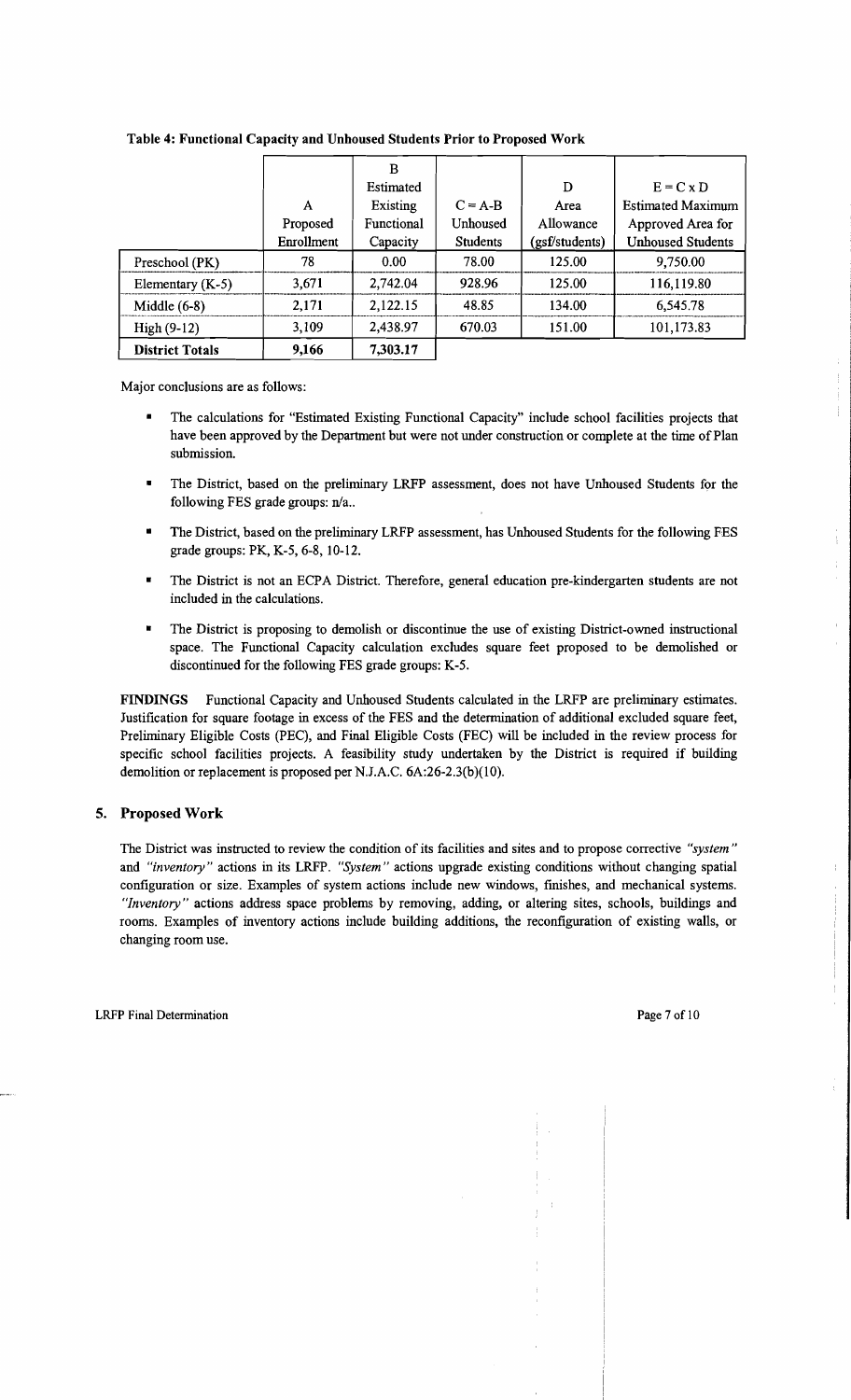Table 5 summarizes the type of work proposed in the District's LRFP for instructional buildings. Detailed information can be found in the LRFP website reports titled *"Site Asset Inventory," "LRFP Systems Actions Summary,* " *and "LRFP Inventory Actions Summary. "* 

| <b>Type of Work</b>                                            | Work Included in LRFP |  |
|----------------------------------------------------------------|-----------------------|--|
| <b>System Upgrades</b>                                         | Yes                   |  |
| <b>Inventory Changes</b>                                       |                       |  |
| Room Reassignment or Reconfiguration                           | N٥                    |  |
| <b>Building Addition</b>                                       | N٥                    |  |
| New Building                                                   | Yes                   |  |
| Partial or Whole Building Demolition or Discontinuation of Use | Yes                   |  |
| New Site                                                       |                       |  |

Table 5: Proposed Work for Instructional Buildings

Major conclusions are as follows:

- The District has proposed system upgrades in one or more instructional buildings.
- The District has proposed inventory changes, including new construction, in one or more instructional buildings.
- The District has proposed new construction in lieu of rehabilitation in one or more instructional buildings.

Please note that costs represented in the LRFP are for capital planning purposes only. Estimated costs are not intended to represent preliminary eligible costs or final eligible costs of approved school facilities projects.

The Act (NJ.S.A. 18A:7G-7b) provides that all school facilities shall be deemed suitable for rehabilitation unless a pre-construction evaluation undertaken by the District demonstrates to the satisfaction of the Commissioner that the structure might pose a risk to the safety of the occupants even after rehabilitation or that rehabilitation is not cost-effective. Pursuant to NJ.A.C. 6A:26-2.3(b)(1O), the Commissioner may identify school facilities for which new construction is proposed in lieu of rehabilitation for which it appears from the information presented that new construction is justified, provided, however, that for such school facilities so identified, the District must submit a feasibility study as part of the application for the specific school facilities project. The cost of each proposed building replacement is compared to the cost of additions or rehabilitation required to eliminate health and safety deficiencies and to achieve the District's programmatic model.

Facilities used for non-instructional or non-educational purposes are ineligible for State support under the Act. However, projects for such facilities shall be reviewed by the Department to determine whether they are consistent with the District's LRFP and whether the facility, if it is to house students (full or part time) conforms to educational adequacy requirements. These projects shall conform to all applicable statutes and regulations.

FINDINGS The Department has determined that the proposed work is adequate for review of the District's LRFP. However, Department approval of proposed work in the LRFP does not imply that the District may proceed with a school facilities project. The District must submit individual project applications with cost ÷

÷  $\bar{1}$ 

 $\frac{1}{2}$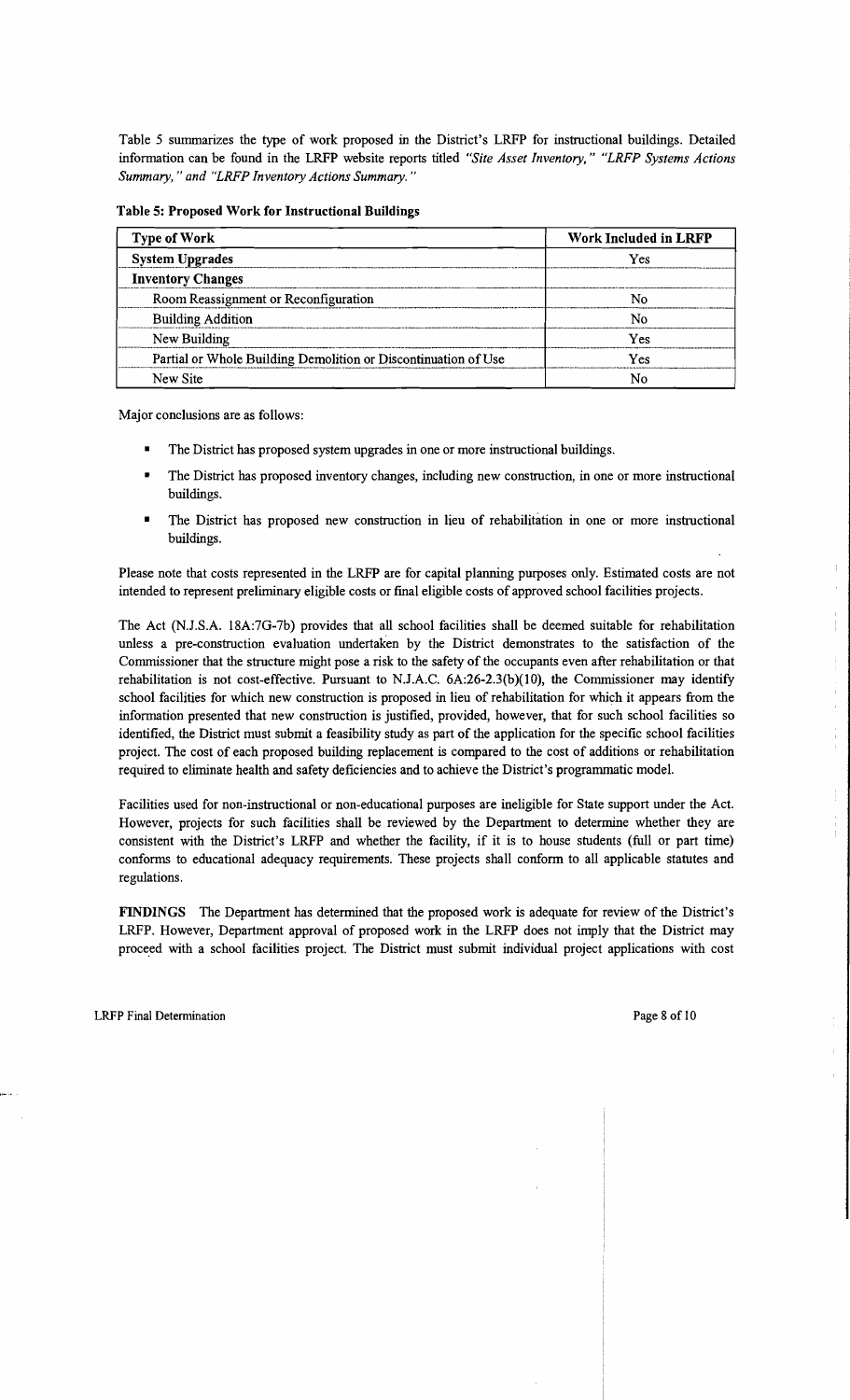estimates for Department project approval. Both school facilities project approval and other capital project review require consistency with the District's approved LRFP.

#### 6. Functional Capacity and Unhoused Students After Completion of Proposed Work

The *Functional Capacity* of the District's schools *after* completion of the scope of work proposed in the LRFP was calculated to highlight any remaining Unhoused Students.

Table 6 provides a preliminary assessment of Unhoused Students and Estimated Remaining Maximum Area after completion of new construction proposed in the LRFP, if applicable. Detailed information concerning the calculation can be found in the website report titled *"Functional Capacity and Unhoused Students."* 

#### Table 6: Functional Capacity and Unhoused Students After Completion of Proposed Work

|                        | <b>Estimated</b><br>Maximum<br>Approved Area |            | Updated    | Unhoused       | Estimated<br>Maximum Area<br>for Unhoused |
|------------------------|----------------------------------------------|------------|------------|----------------|-------------------------------------------|
|                        | for Unhoused                                 | Total New  | Functional | Students after | <b>Students</b>                           |
|                        | <b>Students</b>                              | <b>GSF</b> | Capacity   | Construction   | Remaining                                 |
| Preschool (PK)         | 9,750.00                                     | 0.00       | 0.00       | 78.00          | 9,750.00                                  |
| Elementary $(K-5)$     | 116,119.80                                   | 74,100.00  | 3,334.84   | 336.16         | 42,019.80                                 |
| Middle $(6-8)$         | 6,545.78                                     | 0.00       | 2,122.15   | 48.85          | 6,545.78                                  |
| $High (9-12)$          | 101,173.83                                   | 0.00       | 2,438.97   | 670.03         | 101,173.83                                |
| <b>District Totals</b> | 233,589.41                                   | 74,100.00  | 7,895.97   |                |                                           |

Major conclusions are as follows:

- New construction is proposed for the following grade groups: K-5.
- Proposed new construction exceeds the estimated maximum area allowance for Unhoused Students prior to the completion of the proposed work for the following grade groups: n/a.
- • The District, based on the preliminary LRFP assessment, will have Unhoused Students after completion of the proposed LRFP work for the following grade groups: PK, K-5, 6-8, 9-12.
- • FINDINGS The Functional Capacity and Unhoused Students calculated in the LRFP are preliminary estimates. Justification for square footage in excess of the FES and the determination of additional excluded square feet, Preliminary Eligible Costs (PEC), and Final Eligible Costs (FEC) will be included in the review process for specific school facilities projects.